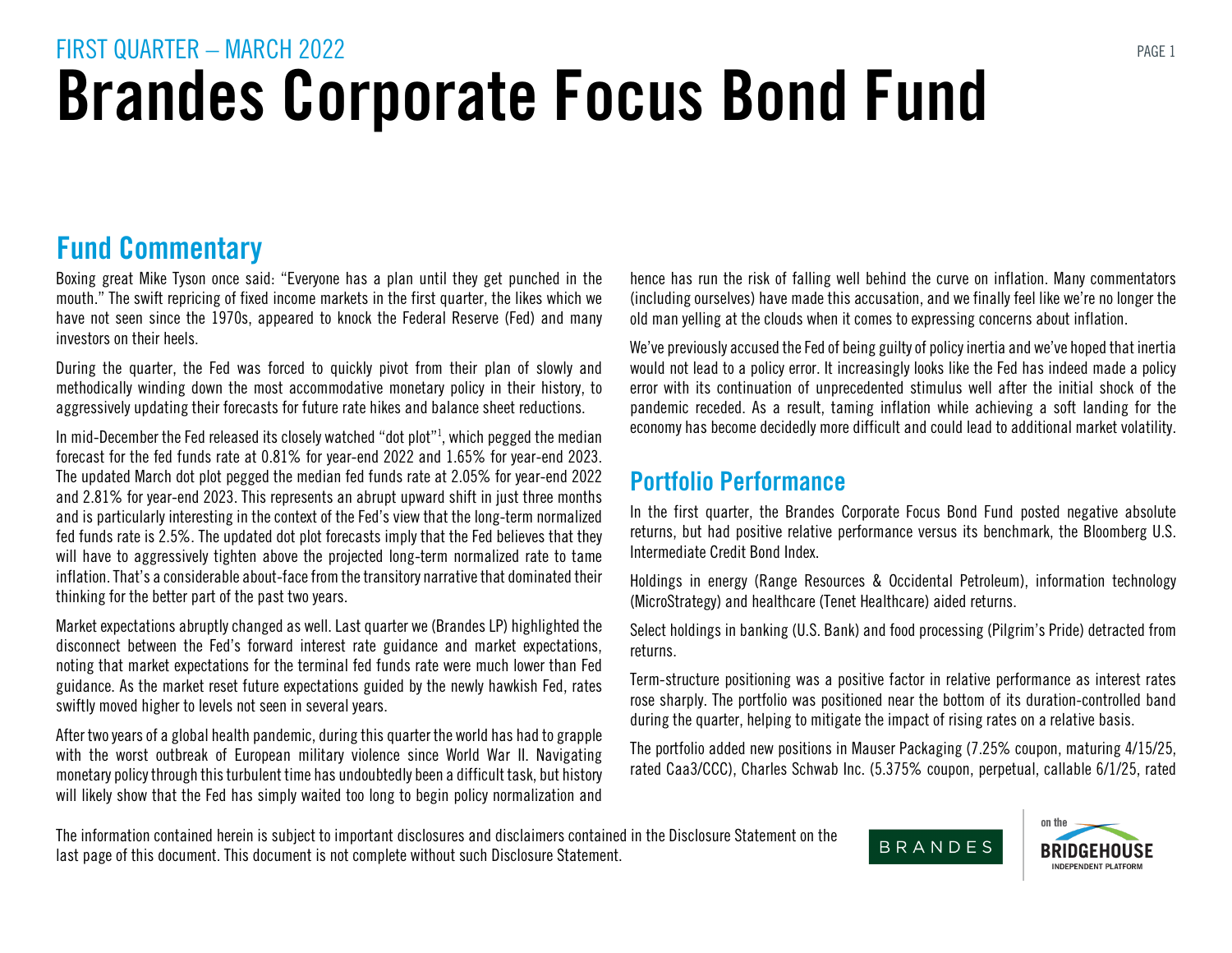Baa2/BBB), Citigroup Inc. (4.40% coupon, maturing 6/10/25, rated Baa2/BBB) and Methanex Corp. (5.125% coupon, maturing 10/15/27, rated Ba1/BB).

We believe that the Charles Schwab bond that we purchased is a good example of a situation where the distinctive structure of the security presents an attractive value opportunity. This bond is a junior subordinated security – it ranks lower in the company's capital structure. It pays a fixed-rate coupon until June 2025; if the bond is not called in June 2025, it will become a perpetual security, and its coupon will revert to a floating rate based on the 5-year U.S. Treasury rate plus 4.97% - with a quarterly reset. The reset rate will be at a yield spread that is similar to where low-quality high yield bonds generally trade.

The distinctive feature of this bond is that if Charles Schwab chooses not to call the security in June 2025, the company does not have the option to call it again for an additional five years. At today's interest rates the coupon would reset to nearly 7%. Given the relatively high cost of a coupon reset and the limited flexibility offered to the company for future calls, we believe that this bond is best treated as a bullet security with a 3-year maturity.

Charles Schwab issued this bond in April 2020 during the early stages of the pandemic, which we believe is the likely explanation of why the bond's structure is not representative of the strong underlying credit quality of the company. As a result, this represents an attractive value opportunity to us.

The portfolio also added to existing positions in Coty Inc., MicroStrategy and Netflix.

The portfolio exited our full position in Occidental Petroleum (3.50% coupon, maturing 6/15/25, rated Ba1/BB+), experienced a full call in Range Resources (9.25% coupon, maturing 2/1/26, rated B1/BB-) and saw maturities in Microsoft Corp. and ExxonMobil.

#### **Outlook**

From a total return perspective, the performance of virtually the entire fixed income universe was quite painful during the first quarter. Interest rates moved up swiftly from a very low base, leading to negative returns across the fixed income spectrum.

As we begin the second quarter, higher yields in the market and in portfolios can help cushion some of the impact if we are in the midst of secular change to a higher rate environment. With any investment, and in particular fixed income, time horizon is important. In the short term, interest rate increases can cause negative total returns. However, over a longer time horizon, higher rates can allow a diversified portfolio to reset to a higher level of income that a portfolio can generate.

For a considerable period now, we've attempted to tilt the Brandes Corporate Focus Bond Fund into what we believe is a defensive posture in order to mitigate some of the detrimental impact of higher interest rates and wider yield spreads. The portfolio continues to favour shorter-maturity corporate bonds and those that we believe exhibit strong, tangible asset coverage. We are managing duration toward the shorter end of our duration-controlled range. We have a substantial allocation to U.S. Treasuries and if recent market uncertainty and volatility continues to cause credit fundamentals to become mispriced relative to our estimates of intrinsic value, then we will look to redeploy some of those Treasury holdings thoughtfully and effectively to take advantage of opportunities.

During the quarter we found several new bonds that we believe meet our criteria as attractive value opportunities and market volatility provided chances to add to a number of securities that we currently own.

As we move forward, we believe prudence dictates that we continue our search for value at the margins while continuing to tilt the portfolio to what we believe is a relatively defensive posture.

The information contained herein is subject to important disclosures and disclaimers contained in the Disclosure Statement on the last page of this document. This document is not complete without such Disclosure Statement.

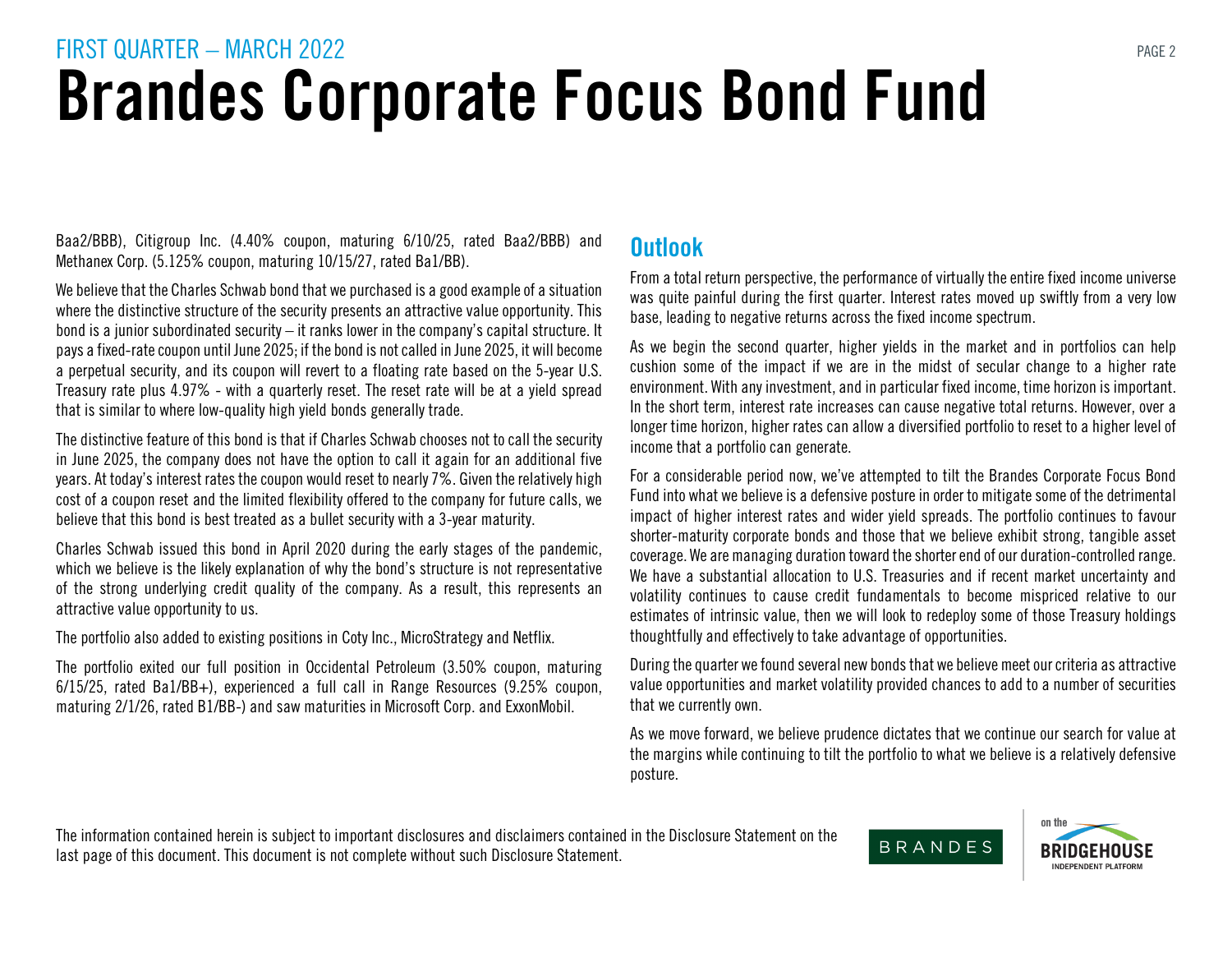#### About Brandes LP

In the 40-plus years since Brandes LP was founded, its goal has remained the same: pursue above-market gains to help investors move closer to their long-term investment objectives. Brandes LP believes that its unwavering commitment to value investing will lead it to attractively priced, fundamentally sound companies worthy of inclusion in the Fund.

1 Bloomberg, Federal Reserve, 12/15/21 and 3/17/22

The information contained herein is subject to important disclosures and disclaimers contained in the Disclosure Statement on the last page of this document. This document is not complete without such Disclosure Statement.

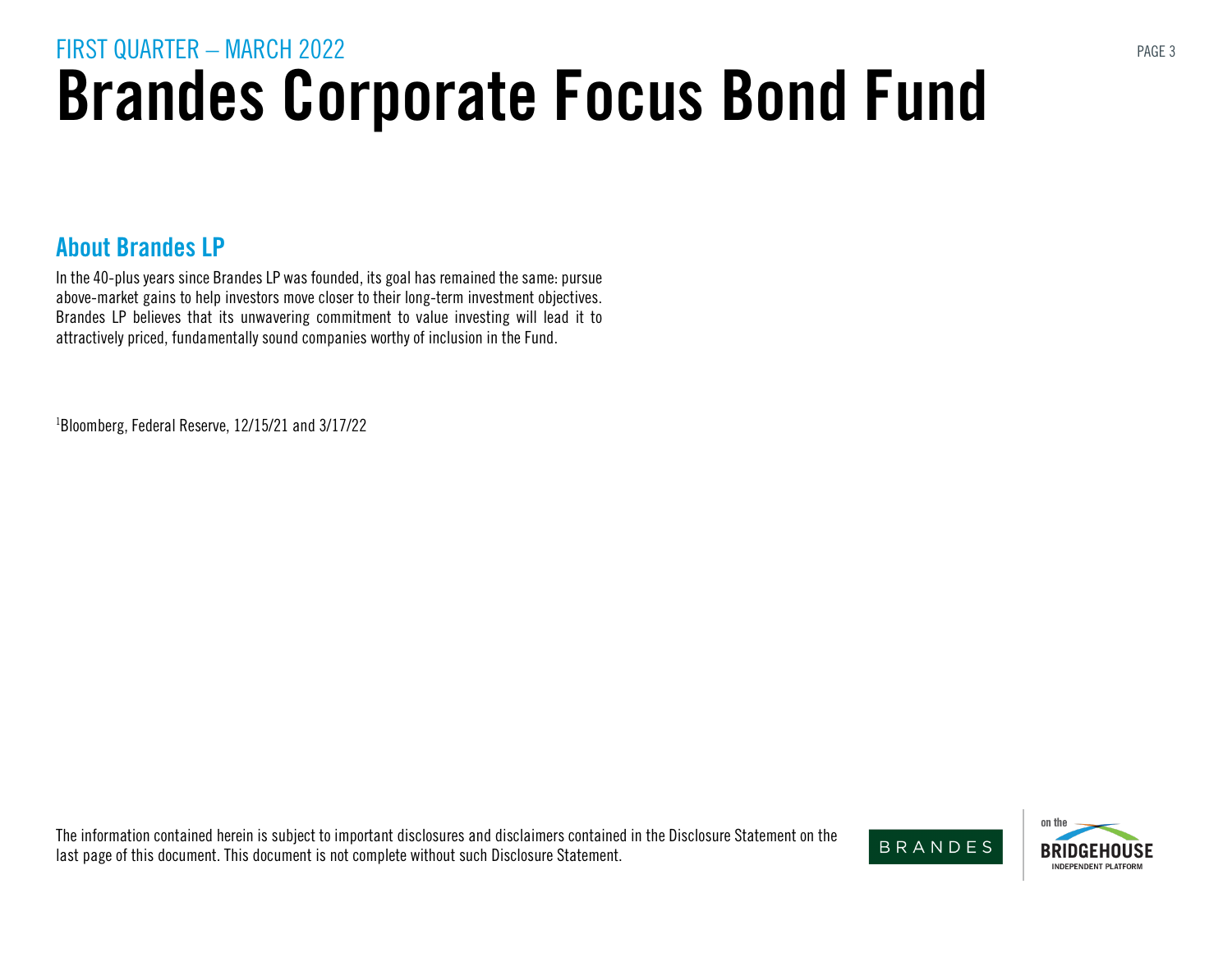#### Fundamentals

|                                  | <b>FUND</b> | <b>INDEX</b> |
|----------------------------------|-------------|--------------|
| <b>Average Quality</b>           | Α           | A-           |
| <b>Average Duration</b>          | 3.62        | 4.34         |
| <b>Average Coupon</b>            | 3.24%       | 2.95%        |
| <b>Average Price</b>             | 98.29       | \$<br>98.37  |
| <b>Average Yield to Maturity</b> | 3.55%       | 3.22%        |
| <b>Current Yield</b>             | 3.30%       | 3.01%        |

| <b>FUND</b> |                            | <b>INDEX</b> |                     | <b>FUND</b> | <b>INDEX</b> |
|-------------|----------------------------|--------------|---------------------|-------------|--------------|
| A           |                            | A-           | AAA (includes cash) | 48.6        | 9.7          |
| 3.62        |                            | 4.34         | AA                  | 0.0         | 8.1          |
| 3.24%       |                            | 2.95%        | A                   | 10.0        | 37.2         |
| 98.29       | $\boldsymbol{\mathsf{\$}}$ | 98.37        | <b>BBB</b>          | 18.1        | 45.0         |
| 3.55%       |                            | 3.22%        | $<$ BBB             | 23.3        | 0.0          |

The information contained herein is subject to important disclosures and disclaimers contained in the Disclosure Statement on the last page of this document. This document is not complete without such Disclosure Statement.



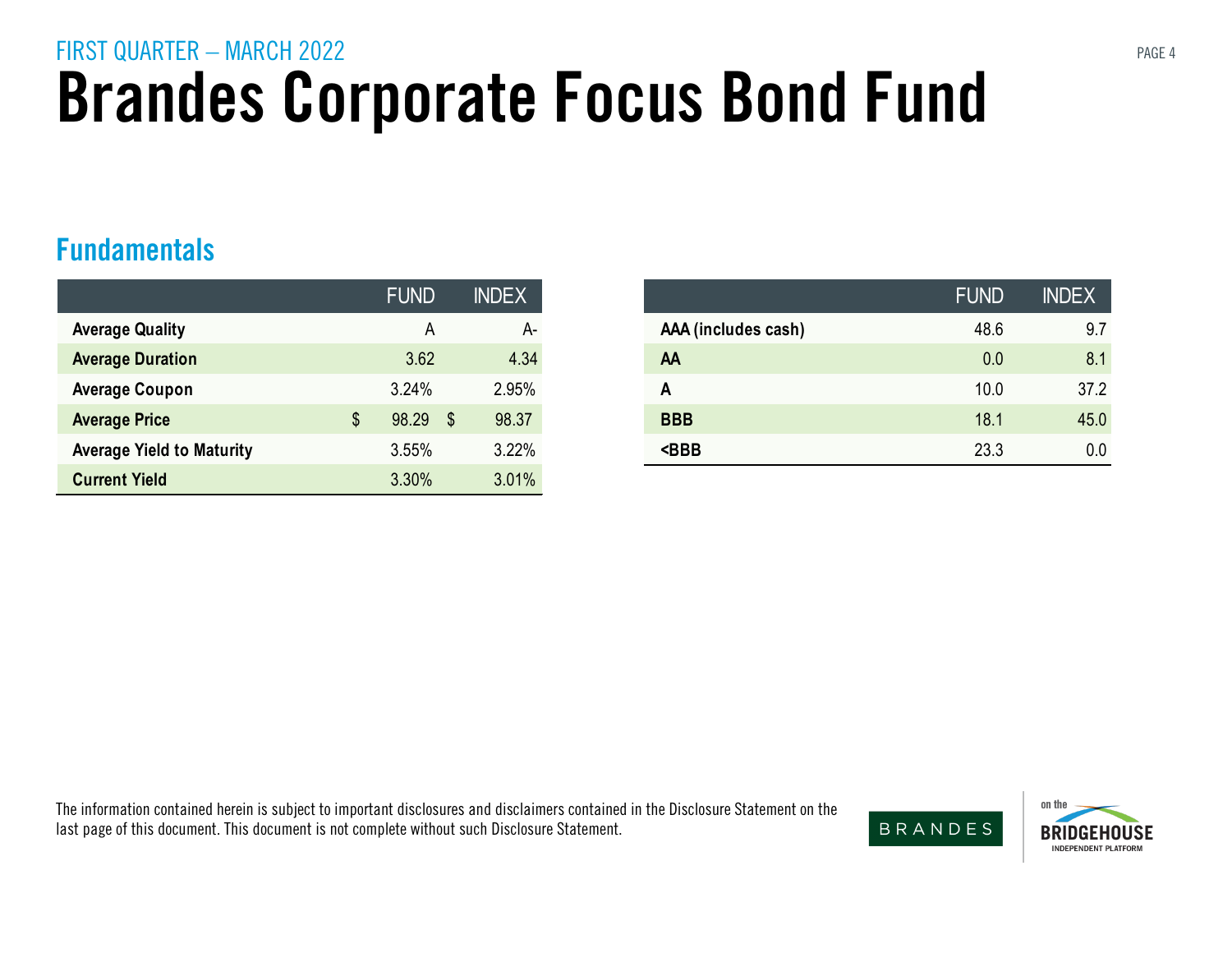### Quarterly Additions/Deletions

| Additions                                                                       | <b>Deletions</b>                                                     |  |  |
|---------------------------------------------------------------------------------|----------------------------------------------------------------------|--|--|
| Mauser Packaging (7.25% coupon, maturing 4/15/25, rated Caa3/CCC)               | Occidental Petroleum (3.50% coupon, maturing 6/15/25, rated Ba1/BB+) |  |  |
| Charles Schwab Inc. (5.375% coupon, perpetual, callable 6/1/25, rated Baa2/BBB) | Range Resources (9.25% coupon, maturing 2/1/26, rated B1/BB-)        |  |  |
| Citigroup Inc. (4.40% coupon, maturing 6/10/25, rated Baa2/BBB)                 | Microsoft Corp (2.40% coupon, maturing 2/6/22)                       |  |  |
| Methanex Corp (5.125% coupon, maturing 10/15/27, rated Ba1/BB)                  | ExxonMobil Corp (2.40% coupon, maturing 3/6/22)                      |  |  |
|                                                                                 |                                                                      |  |  |
|                                                                                 |                                                                      |  |  |
|                                                                                 |                                                                      |  |  |
|                                                                                 |                                                                      |  |  |
|                                                                                 |                                                                      |  |  |
|                                                                                 |                                                                      |  |  |
|                                                                                 |                                                                      |  |  |
|                                                                                 |                                                                      |  |  |
|                                                                                 |                                                                      |  |  |
|                                                                                 |                                                                      |  |  |
|                                                                                 |                                                                      |  |  |
|                                                                                 |                                                                      |  |  |

The information contained herein is subject to important disclosures and disclaimers contained in the Disclosure Statement on the last page of this document. This document is not complete without such Disclosure Statement.